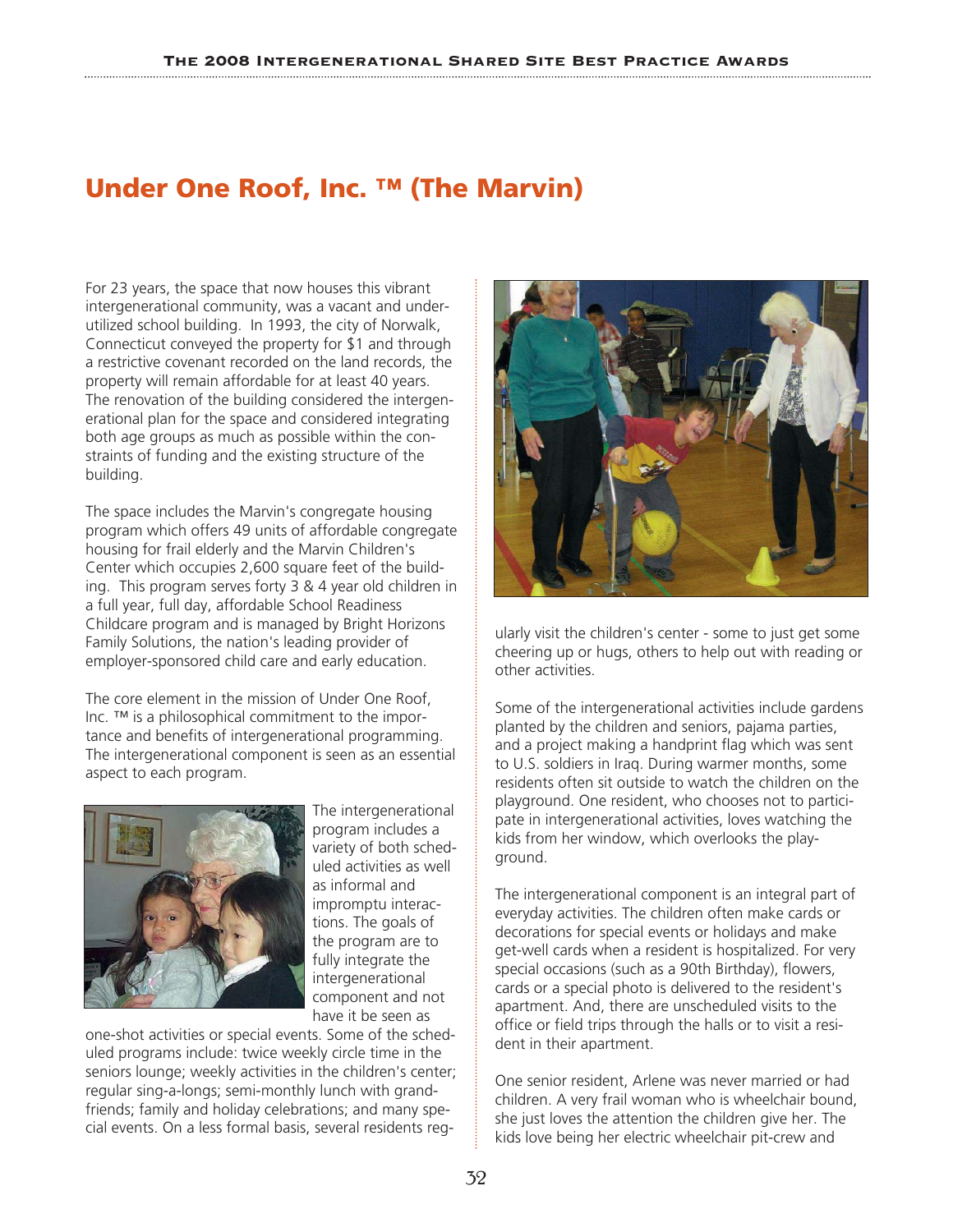

often try to hitch a ride with her. Recently, Arlene was not feeling well. It was also her birthday. The children made a surprise visit to her apartment to wish her a Happy Birthday. Miss Arlene was absolutely thrilled.

Another resident, Betty is an amazing 92 year old, who has more energy than anyone. Betty is a regular visitor and helper with the children. Betty has helped chaperone field trips, climbs up on the reading loft with the kids, helps on neighborhood walks, and has a regular day for reading.

In addition to regular, ongoing intergenerational interactions between the senior residents and the child care program, The Marvin residents also have intergenerational activities with other programs and organizations. In 2006, the senior residents participated in a joint program with one of the local high school's photography class. Over several weeks, the high school students visited The Marvin, met with individual residents to photograph and interview them, and then produced photos that were on display at City Hall.

Because the childcare program was not scheduled to open until a year after the congregate housing opened, it was important to incorporate an intergenerational component from the start. In 1998, The Marvin developed a relationship with the near-by elementary school. Since that time - the 2nd and 4th grade teachers have brought their students to the congregate housing for regular interactions. The program initially began as an experiment - pairing the students with a senior as part of a reading program. It then evolved into approximately 6-8 sessions a year, with the students walking from the school to The Marvin.

**Location** Norwalk, Connecticut



## **Mission**

Dedicated to sponsoring, developing and operating quality affordable housing for elderly persons in need of supportive services, which incorporate and promote a strong intergenerational philosophy.

## **Type of Organization**

Under One Roof, Inc. ™ is the sponsor, owner and manager of "The Marvin", which offers affordable congregate housing to 49 senior citizens while providing a school readiness, full day child care program to 40 young children.

## **Primary Function of Facility**

The Marvin is located in a rehabilitated former school building. The Marvin's congregate housing component was completed in the spring of 1997 and offers 49 units of affordable congregate housing for frail elderly. The Marvin Children's Center opened in November 1998, occupies 2,600 square feet of the building serves 3 and 4 year old children in a full year, full day, affordable School Readiness Childcare program.

## **Contact**

Mary R. Windt, Executive Director 60 Gregory Boulevard Norwalk, CT 06855 203-854-4660 mrwindt@underoneroofinc.org

Photos courtesy of Under One Roof, Inc.